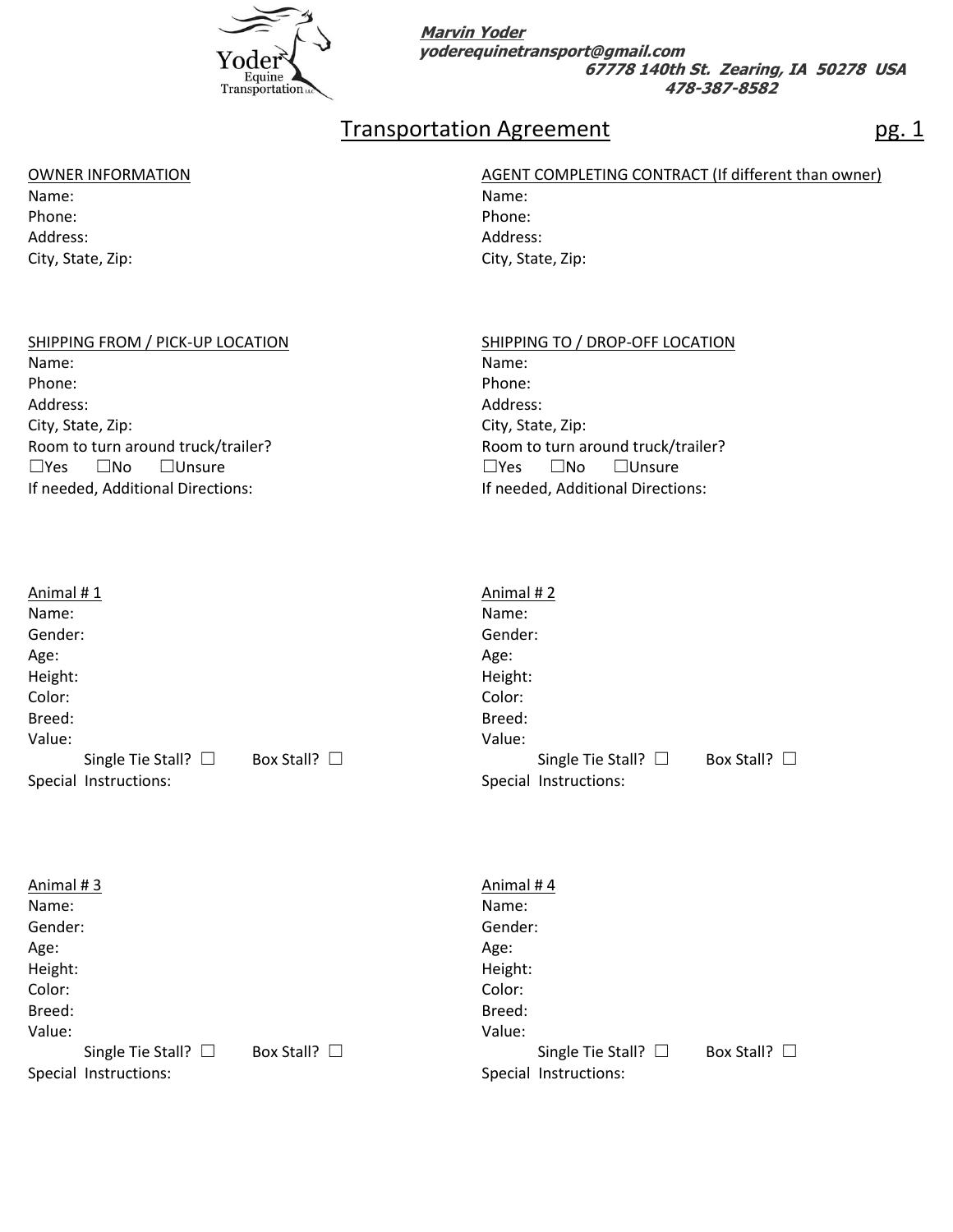

## Transportation Agreement pg. 2

PLEASE NOTE: Pick up & delivery is between 5:00am – 10:00pm, 7 days a week unless other arrangements are made. We will call you the day before to let you know a more exact time frame for delivery and/or pickup. The driver will also call approximately 1 hour before pick-up and drop-off. Feel free to contact our office to speak with the office manager for any questions. \* Office Hours Monday – Friday 8am-6pm CST.

**Marvin Yoder, Yoder Equine Transportation** Call/text: 478-387-8582 yoderequinetransport@gmail.com

**OWNER/AGENT AGREES:** ( Please read ALL Items below! )

1) Current Vet Issued Interstate Health Certificate\*(these are only valid for 30 days from date issued)

2) Current Negative Coggins (EIA) Test<sup>\*</sup> (these are only valid for 1 year from date issued)

\* Required. You will forfeit deposit if driver is in-route and paperwork is not ready. It is the Owner's / Party Booking Shipments Sole Responsibility to ensure all required paperwork is ready to go and is with the horse(s) at time of Pickup!

\* Mandatory – A Legal Copy of Coggins and Health Certificates must be provided for the horse(s) at time of Pick up!

\* The original Registration papers should be mailed to the final destination of the horse by the customer.

\* Note – If horse is traveling from a Brand Inspection State or area, a Brand Inspection is required as well.

3) Halter and Lead Rope (Required.)

4) One (1) bale of hay per horse (supplied at pick-up). If no hay is available, a \$15.00 fee per bale supplied by the hauler will be charged.

 5) Owner agrees that should their animal(s) suffer from a self inflicted injury while in the care of the transporter the owner will not hold the transporter responsible in any way. In the event the animal(s) are in need of veterinarian services, the transporter will immediately notify the owner. In the event the owner can not be reached, the transporter is hereby authorized, as an agent for the owner, to contact the first available licensed veterinarian of his/her choice. ALL fees charged by said veterinarian shall be the sole and exclusive responsibility of the OWNER, with no liability whatsoever to Yoder Equine Transportation, or owners of Yoder Equine Transportation or driver for such fees.

 6) Owner agrees that should their animal(s) become ill during the trip, Yoder Equine Transportation will follow the recommendations of the attending licensed veterinarian including, but not limited to, leaving the animal with the vet clinic. If the Vet's recommendation is that the animal should not travel, the driver will abide by the Vet's recommendations, regardless of the owner or responsible persons wishes that the animal continue to travel. Should the customer need to make further transportation arrangements, Yoder Equine Transportation will only charge for the miles traveled from pick-up to the vet clinic. Many locations are along regular routes we travel and most likely will be coming through the area again soon. We would be more than happy to accommodate further transportation for your animal(s) once cleared for transportation by the vet.

 7) Each horse must be halter broke and trained to tie for the horse to go into a single slant. If the horse is not halter broke and trained to tie, the horse will require a boxstall, for safety. If a single slant has been reserved and the horse is not halter broke or trained to tie, at the time of our estimated arrival, the customer will be charged a boxstall rate, if there is one available. If a boxstall is not available, a refund will not be issued. We will reschedule a pick up at another time, at an additional cost to the customer.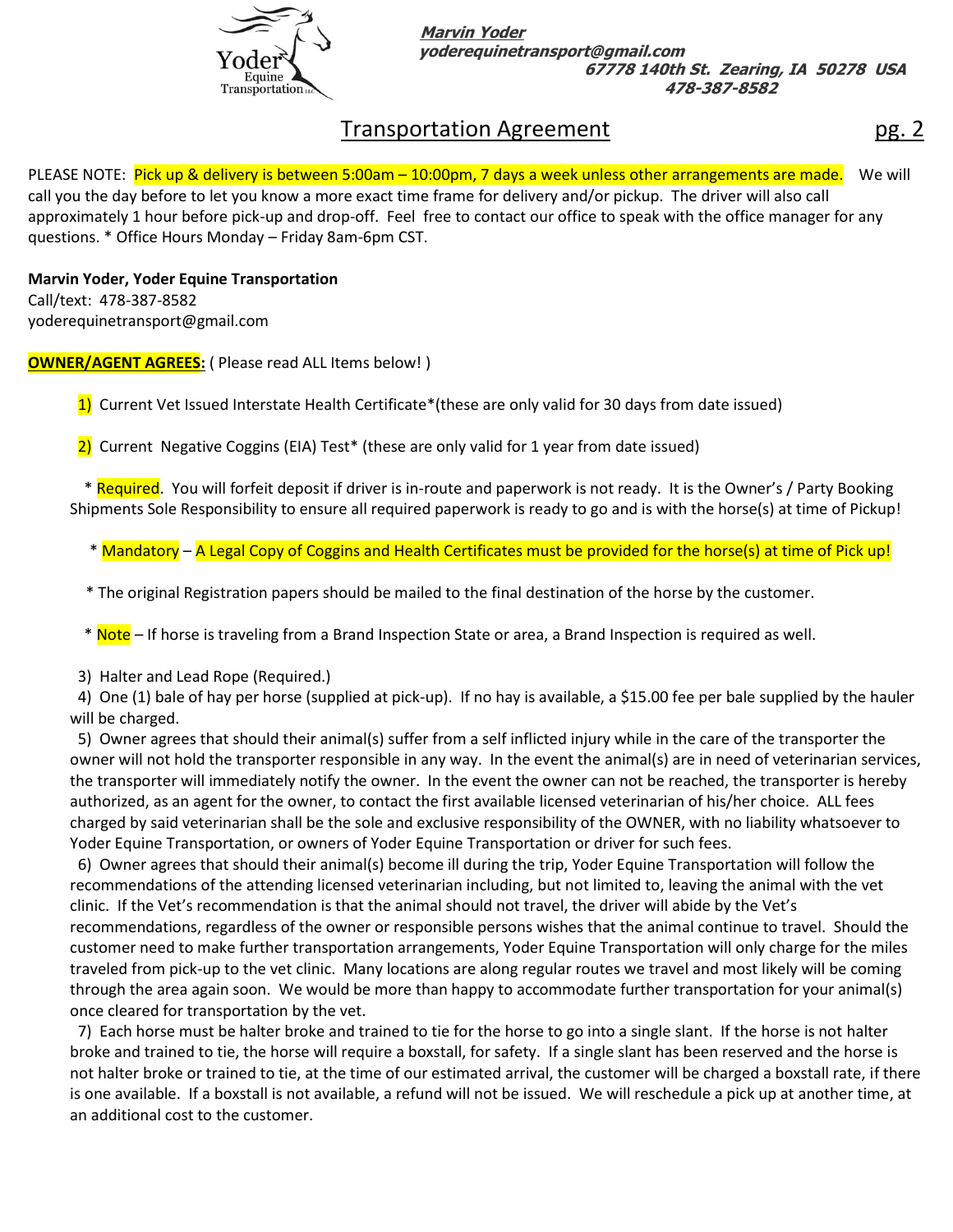

Transportation Agreement **pg. 3**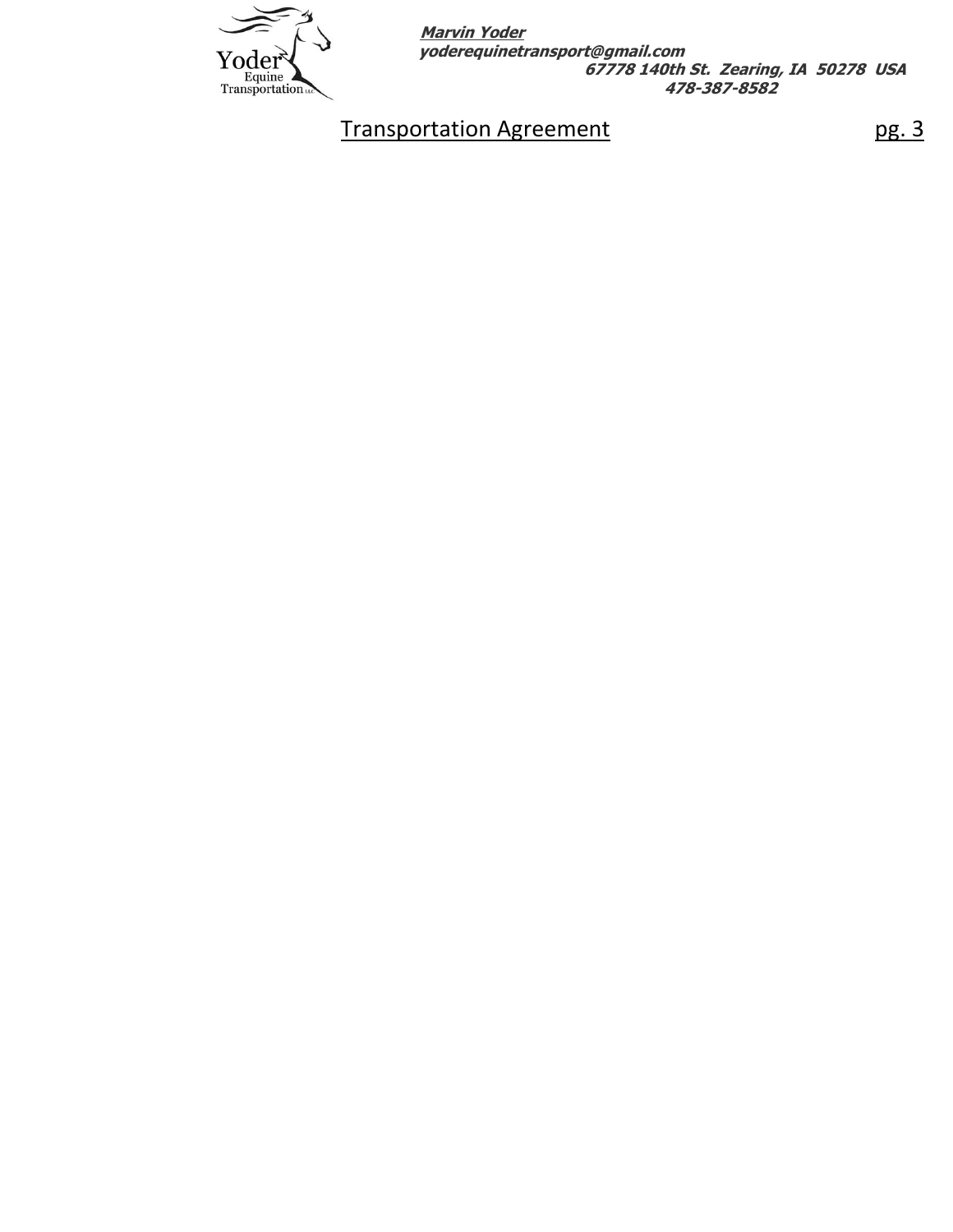

### **Marvin Yoder**

 **yoderequinetransport@gmail.com 67778 140th St. Zearing, IA 50278 USA 478-387-8582** 

# Transportation Agreement pg. 4

8) Owner agrees that if this is an extra large horse (typically 17+ hands and/or 1300+lbs) booked for a single slant and the horse requires more room for comfort/safety, at the time of our estimated arrival, the customer will be charged a boxstall rate, if there is one available. If a boxstall is not available, a refund will not be issued. We will reschedule a pick up at another time, at an additional cost to the customer.

9) Please plan ahead: Owner agrees that if the horse(s) are boarded at Yoder Equine Transportation there will be a charge of \$10.00/day PER HORSE if the owner supplies hay and a charge of \$20.00 per day PER HORSE if hauler has to supply hay.

 10) Owner understands that under no circumstances do we allow anyone to follow our transportation vehicles, AKA caravanning during transport of their animal(s). Our drivers are professionals and are accustomed to making longer trips and fewer stops while maintaining a safe speed that may be lower than the posted speed limit. Drivers must be focused on the safety of the animal(s) and the equipment, not on maintaining pace with a caravanning vehicle.

 11) Owner has the option to provide his/her own proof of current horse Mortality insurance. OR Owner elects not to carry their own additional Horse Mortality Insurance and assumes ALL risk to their animal(s) (to include, but not limited to, injury, death, illness, or disease).

12) In the event of non-payment, Transporter shall be entitled to a lien against the transported horse(s) for the value of the services rendered and shall be entitled to enforce said lien in accordance with the law.

13) Owner agrees to a \$150 Fee added for in-tact stallions over the age of 1 year undisclosed during booking.

14) Other Possible Charges:

The rate quoted is for door to door delivery and care of your horse(s). However, surcharges may apply for any of the following:

\*Waiting time at barn for pick up or delivery person will be charged a rate of \$75.00 per hour after the first 15 minutes of waiting. Minimum 1 hour charge.

\*A "Hard Loader Fee" of \$75.00 per hour may be applied after the first 30 minutes of attempted loading or unloading. If your horse is a hard loader this information must be disclosed under special instructions. Minimum 1 hour charge. \*A change of pick up or delivery location from the original location quoted may be subject to a surcharge if approved after review.

\*Difficult access roads to locations will have a surcharge of \$50 if not disclosed up front.

15) Cancellations:

The OWNER understands that in booking his/her animal(s)/item, that he/she has reserved a space on the Trailer, and that other animal(s)/items may have been refused this space as a result of the reservation. As such, should the owner cancel the reserved transport, the OWNER will forfeit entire deposit.

Furthermore, transporter reserves the right to delay (as a last resort only) the trip due to hazardous weather, mechanical difficulties, or extenuating circumstances. In case of cancellation by transporter, full refund will automatically be given if you do not wish to utilize our services on the recommended rescheduled date. We will do everything we can for this not to happen.

16) \*\*\*We Do Not Haul ANY Tack or Equine Supplies!

**Our Promise** - The transporter agrees that they will use diligence to safely transport, feed and care for the aforementioned animal(s)/item in a good animal husbandry like manner. If problems arise with diet, health, or injury, the transporter will notify owner in a timely manner.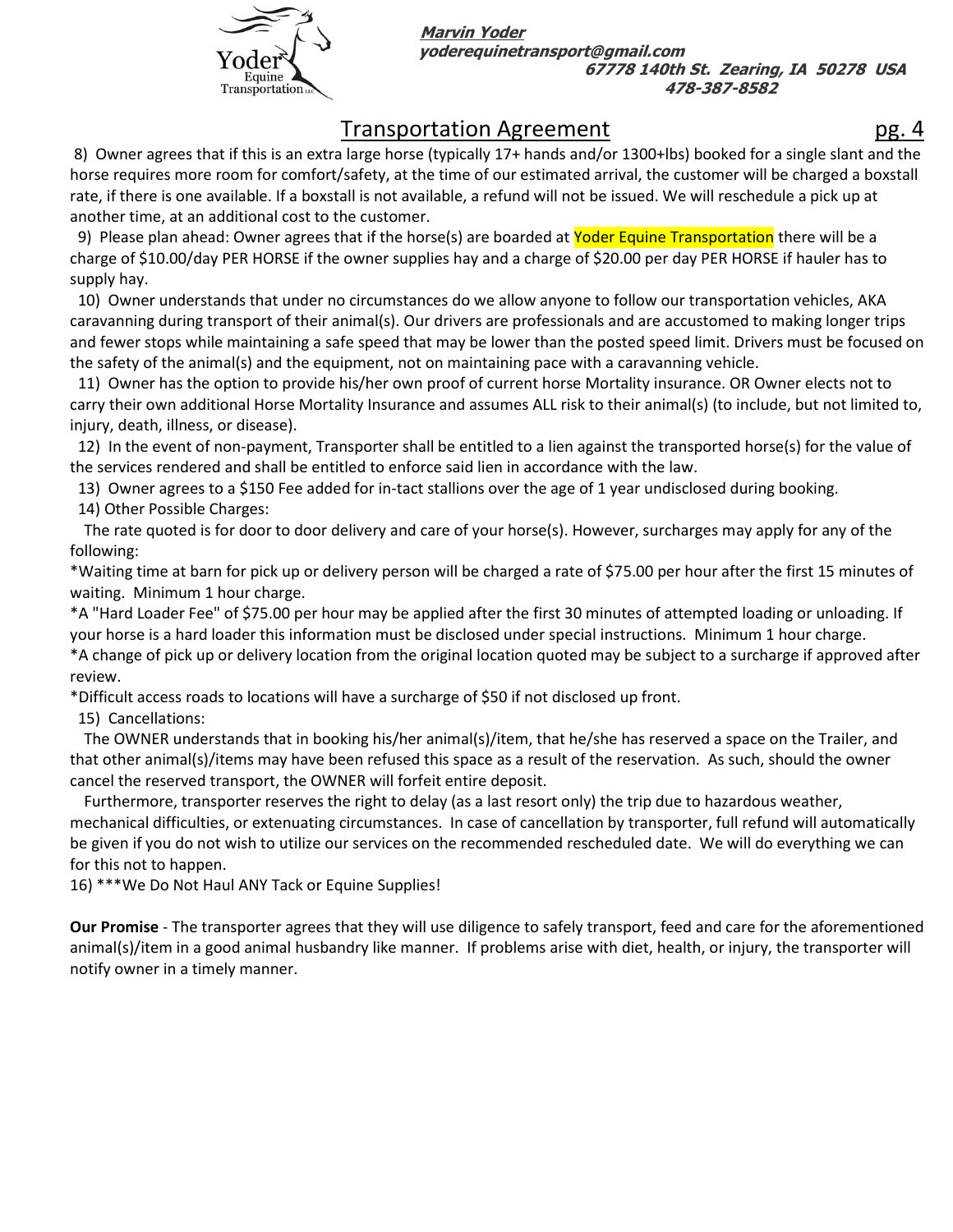

Transportation Agreement pg. 5

| PAYMENT/BOOKING SHIPMENT                                                                                                                                                                                         |                     |               |             |  |
|------------------------------------------------------------------------------------------------------------------------------------------------------------------------------------------------------------------|---------------------|---------------|-------------|--|
| **We require a minimum deposit of 50% down, to be paid with the Return of this contract - Please scan and e-mail this                                                                                            |                     |               |             |  |
| contract back when you pay your deposit within 24hrs!                                                                                                                                                            |                     |               |             |  |
| ** Your shipment WILL NOT be booked until this Contract has been E-mailed to us AND 50% Deposit is received!                                                                                                     |                     |               |             |  |
| Balance is due upon pick-up or delivery and will be collected upon our arrival! *** Forms of payment accepted are Credit/Debit                                                                                   |                     |               |             |  |
| Card, PayPal (yoderequinetransport@gmail.com), Cash.                                                                                                                                                             |                     |               |             |  |
| 1) Customer understands that if payment is not made in full at the time of delivery, customer will be responsible for all<br>fees incurred resulting from collection and legal activity to recover said payment. |                     |               |             |  |
| Payment Method for Deposit:                                                                                                                                                                                      | $\Box$ Credit/Debit | $\Box$ PayPal |             |  |
| Payment Method for Balance at drop-off:                                                                                                                                                                          | $\Box$ Credit/Debit | $\Box$ PayPal | $\Box$ Cash |  |
| *** Please Fill In Your Quoted Amount!<br>\$<br><b>Deposit Amount</b>                                                                                                                                            |                     |               |             |  |
| Payment options below for our office:                                                                                                                                                                            |                     |               |             |  |
| <b>Marvin Yoder, Yoder Equine Transportation</b>                                                                                                                                                                 |                     |               |             |  |
| yoderequinetransport@gmail.com                                                                                                                                                                                   |                     |               |             |  |
| Credit/Debit Card:                                                                                                                                                                                               |                     |               |             |  |
| Call billing dept. to process Credit Card payment: 478-387-8582                                                                                                                                                  |                     |               |             |  |
| **I am returning this signed contract along with my required deposit of % down within 24hrs or the contract can be<br>Initial to acknowledge:<br>voided.                                                         |                     |               |             |  |

Owners signature below indicates the following:

I hereby hold harmless Yoder Equine Transportation, Marvin Yoder and the driver for any liability that would incur for property damage or bodily injury to any animal(s) or items and/or owners/passengers while loading, transporting, unloading, or handling the aforementioned animal(s) or items. OWNER understands that this is the entire agreement between the owner and transporter, its agents or employees, and it supersedes and cannot be modified or changed in anyway by the representations of any employee or agent or the transporter or owner. My signature below indicates that I understand all pages of this contract and agree to be bound by its terms in its entirety.

### **Entry of OWNER'S name in boxes below constitutes a legal e-signature.**

**Signed: Date:**

Thank you so much for booking with us. We do appreciate your business and we look forward to taking care of your animal(s)/item(s) on this trip.

How did you hear about us? Source: (uShip, Traveling Horse, Move My Horse, Facebook, Internet Site, Search Engine,